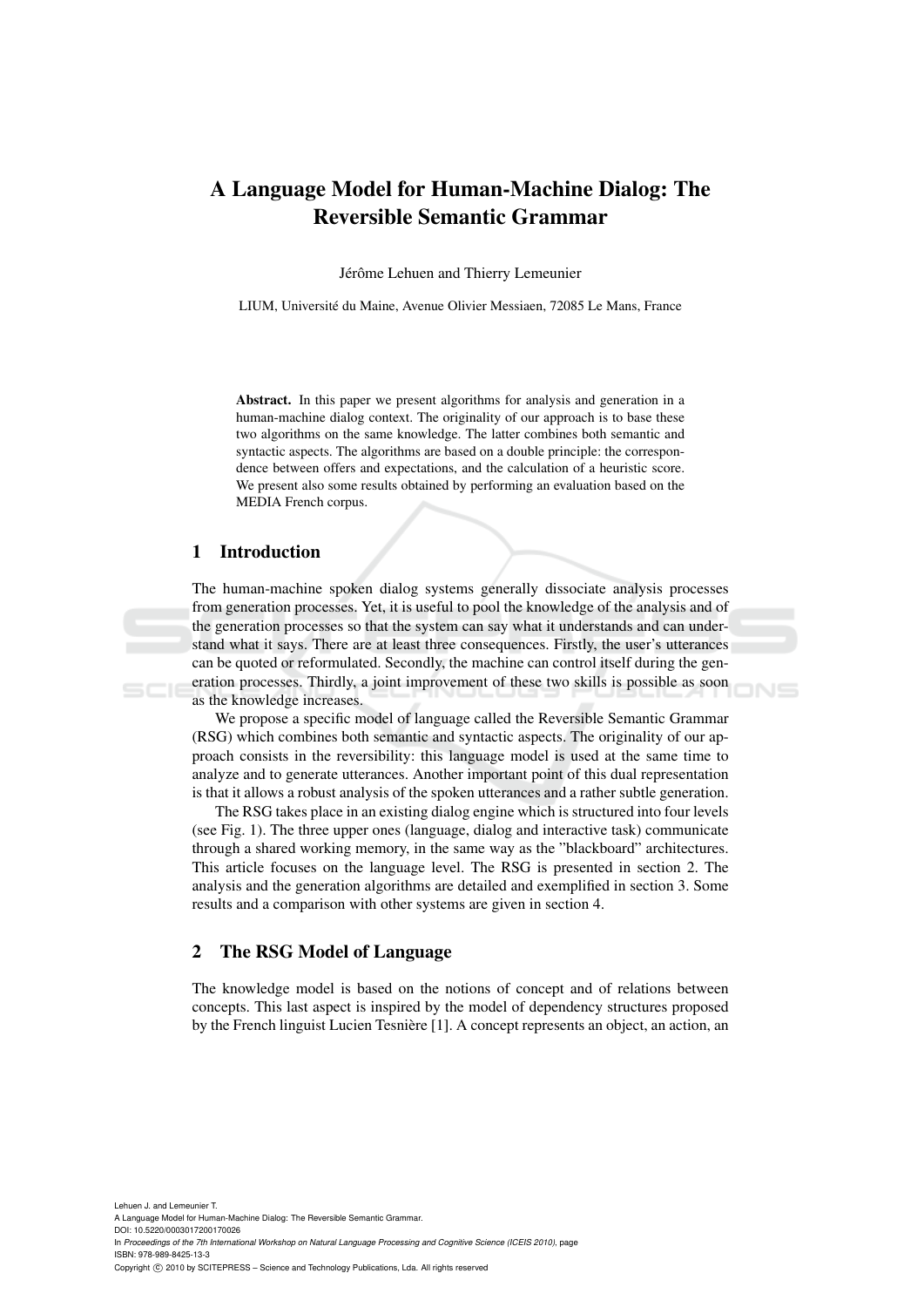

Fig. 1. RSG in the dialog engine.



Fig. 2. Model of a concept of valence 2.

attribute, etc. The features of a concept are its offers, its expectations, and its syntactic patterns (see Fig. 2).

The offers are semantic categories and define the concept [2]. The expectations are also semantic categories but describe the potential links with other concepts. An expectation is not necessarily required. Each concept has a library of syntactic patterns. The latter contains words and references to the expectations of the concept. Each pattern can be characterized by distinctive features (pragmatic and/or morphological ones) which allow a precise description of the pattern's use (level of language, politeness, illocutory force, gender, number, etc.). This full-form encoding simplifies the generation process.

The representation of an utterance consists in an oriented graph. The nodes in the graph, called "comprehension granules", are concepts instanciated in the context of utterance. For example the following French utterance: "bonjour, je voudrais une baguette bien cuite s'il vous plat" (hello, I'd like a nice crisp baguette please) is represented in Fig. 3.

#### $\mathbf{3}$ The Analysis and the Generation of Utterances

#### $3.1$ The Analysis Algorithm

According to the knowledge model, the analysis consists in building a structure of granules from a string of characters. The process composed of five stages creates and links granules according to syntactic criteria (the pattern matching) and/or semantic criteria (the correspondence between offers and expectations). These two kinds of criterion are either combined, or used independently from one another in order to generate hypotheses. The five stages of the analysis are:

1. Nucleus Identification: the instantiation of certain types of "leaf granules" (such as dates) using regular expressions or local grammars;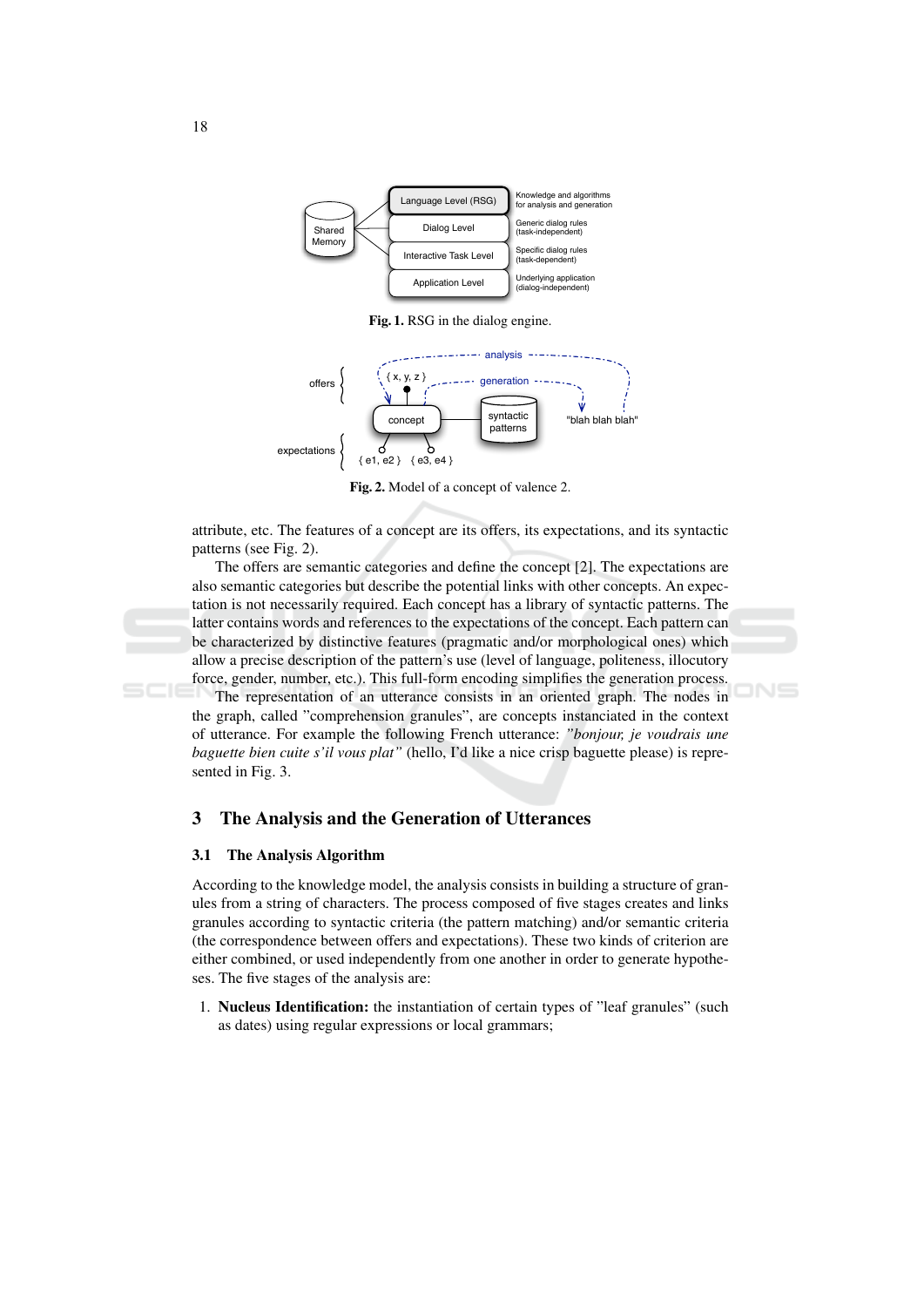

Fig. 3. Dependency structure produced by the RSG.

- 2. Utterance Segmentation: the identification of parts of the utterance likely to contain a granule using the concepts' expectations and the syntactic patterns. The aim is to generate some lexical hypotheses (word or expressions) as hypothetical granules:
- 3. Structure Construction: the instantiation of granules as well as the connections between them using the concepts' expectations and the syntactic patterns. The algorithm is based on the opportunistic filling of a chart and on a heuristic function;
- 4. Conflict Resolution: the removal of the remaining conflicts of position between granules. The "weak granules" are suppressed for the benefit of the "strong granules" using an evaluation function;
- 5. Granule Rescuing: the linking of "orphan granules" to others thanks to hypothetical links using the correspondence between offers and expectations, as well as a proximity criteria.

The method we use to analyze without backtracking is "chart parsing" [3] [4]. Basically, a chart parser emulates parallel processing by concurrently pursuing all alternative analyses at each step. The chart parser can identify the multiple understandings. It is up to the dialog level to select one through interaction. At the end, there only remain the "strong granules" or conflictual granules of the same score (Fig. 4 presents an analysis result).

A score of a granule  $G$  is computed by taking into account its coverage (number of words), its dispersion (number of words that are not taken into account), the scores of its links  $Ai$  and the scores of its children  $Gi$ . The score of a link is equal to the number of common features between the offers and the expectations. An example of score computing is given in Fig. 4.

$$
score(G) = coverage(G) - dispersion(G) + \sum_{i=1}^{val} (10 \times score(A_i) \times score(G_i))
$$

#### $3.2$ **Some Particular Cases of Analysis**

This section presents examples illustrating particular performances, such as the identification of tonic or periphrastic questions and as the resolution of certain ambiguities and as the generation of hypotheses.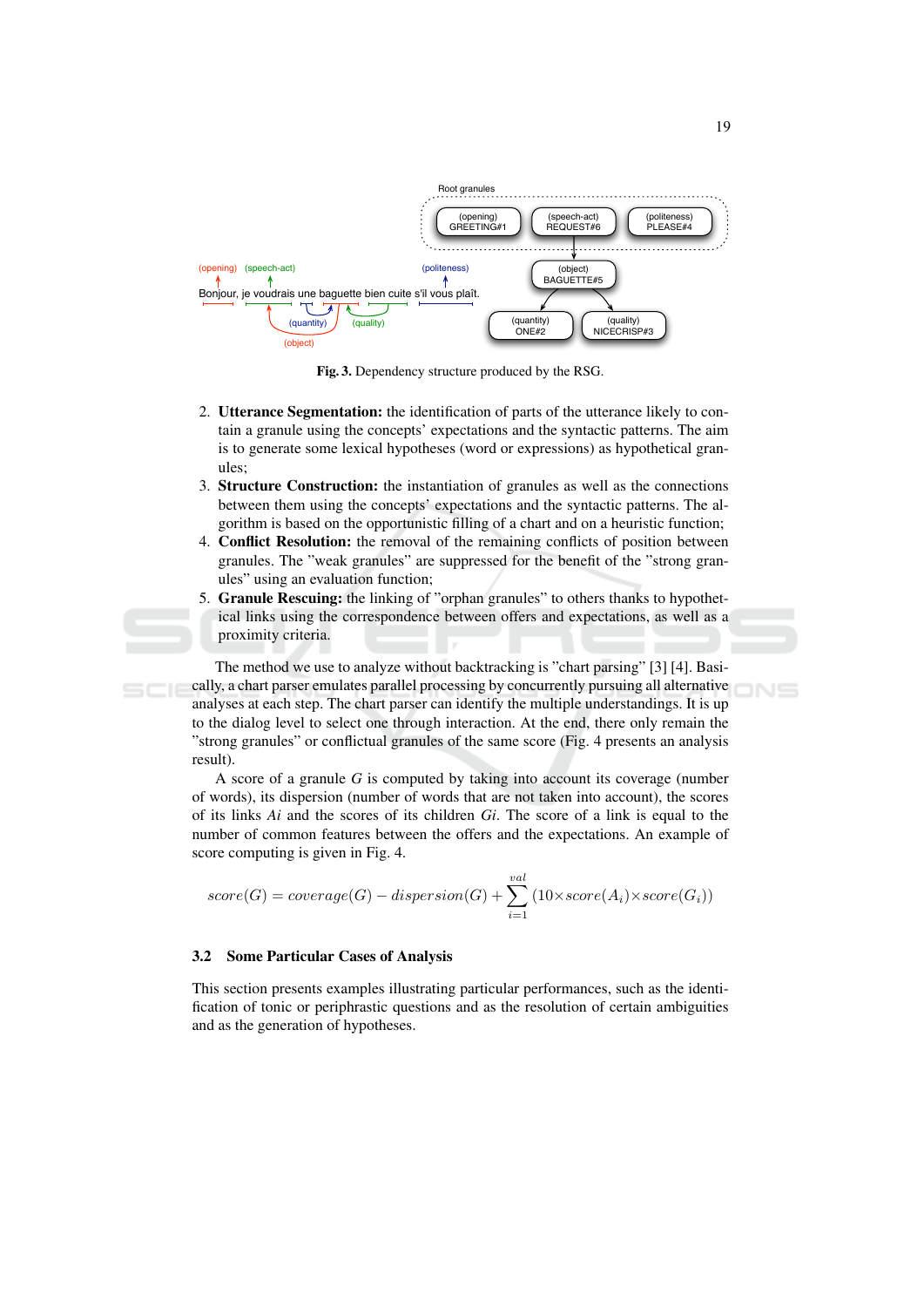

Fig. 4. Calculation of the score of the granule BAGUETTE.

- The first example illustrates the difference between the analysis of a tonic question and the analysis of a periphrastic one. In the representations below, the tonic character is indicated by the underlined categories and the periphrastic character is indicated by the speech-act granule:

a) Le second semestre commence quand ? (When does the 2nd semester start?)

```
\Rightarrow (information: DATE question tonic
    AI: (event: S2))
```
b) Je voudrais savoir à quelle date commence le second semestre (I'd like to know when the 2nd semester starts)

```
(speech-act:REOUEST
\Rightarrow
```
A1: (information: DATE  $AI: (event: S2))$ 

The second example shows how the analyzer naturally solves the rare (and artificial) cases of homonymous ambiguity, if the context so permits. Here, the problem with the French word "avocat" (which can be both a lawyer or an avocado) is solved thanks to its adjective:

```
c) Je voudrais un avocat bien mûr (I'd like a well ripe avocado)
```

```
\Rightarrow (speech-act:REQUEST
```

```
A1: (object: AVOCADO
    A1: (quantity: ONE)
    A2: (aspect:RIPE)))
```
d) Je voudrais un avocat compétent (I'd like a competent lawyer)

```
⇒ (speech-act:REQUEST
   Al: (person: LAWYER
```

```
Al: (quantity: ONE)
A2: (skill:COMPETENT)))
```
The coordinating-conjunction " $et$ " (and) is built according to the categories or the  $\overline{\phantom{0}}$ features of the granules situated on the left and on the right of the conjunction. The category of the concept AND is given by its two child-granules:

e) Puis-je avoir une baguette et avez-vous deux croissants ? (Can I have one baguette and have you got two croissants?)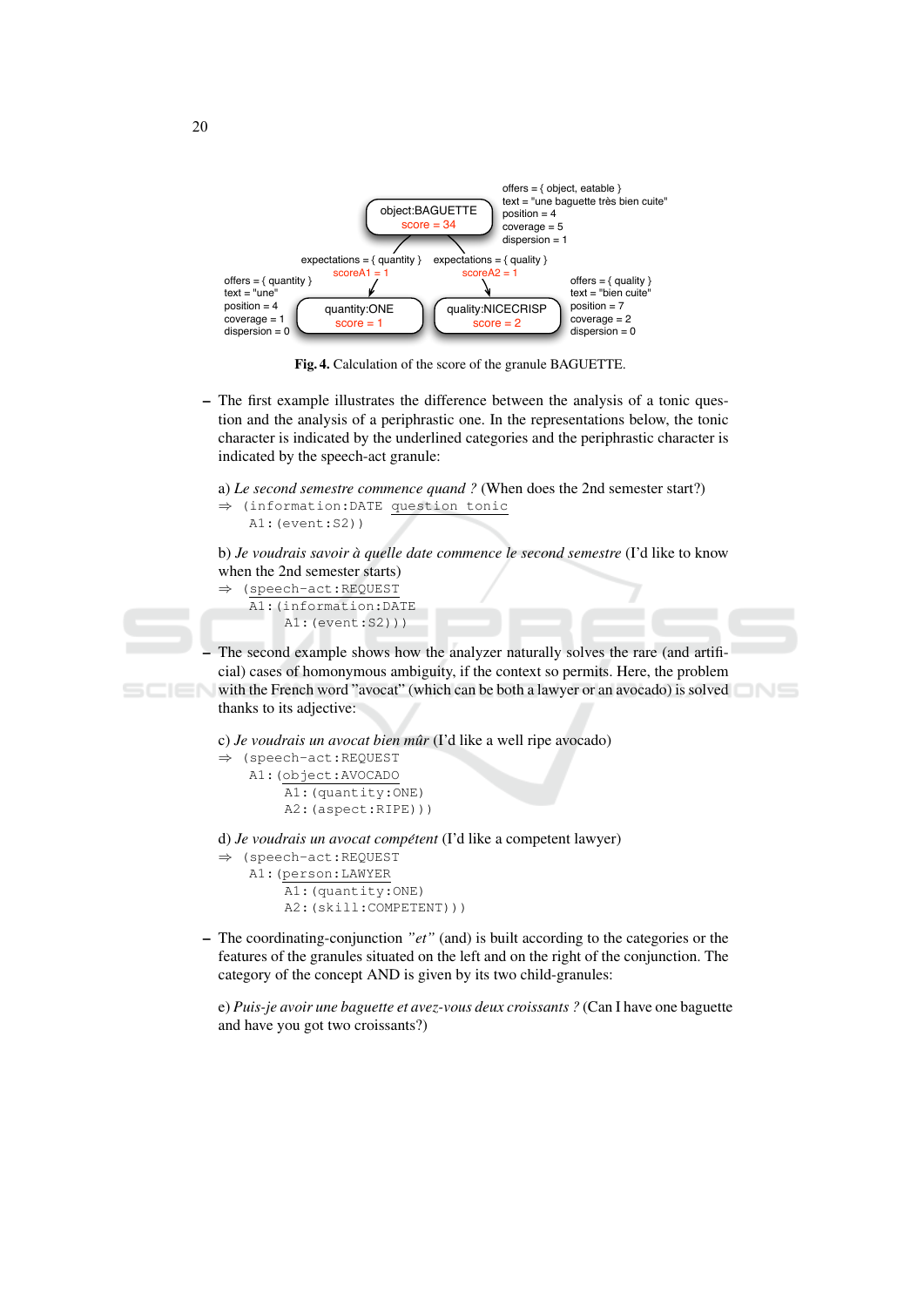```
\Rightarrow (speech-act: AND
    A1: (speech-act:REQUEST
         A1: (object: BAGUETTE
             A1: (quantity: ONE) ) )
    A2: (speech-act:REQUEST
         Al: (object: CROISSANT
             A1: (quantity: TWO) ) ) )
```
f) Je voudrais une baguette et deux croissants (I'd like one baguette and two croissants?)

```
\Rightarrow (speech-act:REQUEST
    A1: (object:AND
         A1: (object: BAGUETTE
             A1: (quantity: ONE))
         A2: (object: CROISSANT
             A1: (quantity: TWO) ) ) )
```
- The rescuing stage enables the analyzer to deal with dislocated utterances which produce "orphan granules". The analyzer will try to connect them to nearby granules if possible. The codes of the hypothetical connections are underlined in the examples below:

g) Le second semestre je voudrais savoir la date (the 2nd semester I would like to know the date)

```
⇒ (speech-act:REQUEST
   A1: (information: DATE
        ?A1: (event: S2) ) )
```
h) Le second semestre la date je voudrais savoir (the 2nd semester the date I would like to know)

OGY PUBLIC

```
(speech-act:REQUEST
 ?A1: (information: DATE
     ?AI: (event: S2))
```
SCIEN

- Finally, thanks to the step of segmentation, the analyzer is able to make lexical hypotheses concerning unknown words. The unknown segments "le truc" and "le bidule" are identified with the syntactic pattern "ranger [objet] dans [rangement]" (to tidy [object] in [place]).

1NOL

```
i) Ranger le truc dans le bidule
```

```
\Rightarrow (action: TIDY
    Al: (?object: [le truc])
    A2: (?place: [le bidule]))
```
### 3.3 The Generation Algorithm

The objective is to build a sentence from a granule structure by using the most adequate syntactic patterns. The principle is based on the propagation of a "global generation goal"  $Tg$  from the root to its leaves. A score is calculated for each node and for each verbalization according to  $Tg$  and to a local criterion that takes into account its distinctive features, the scores of its children and links. The final sentence is obtained by combining the best verbalizations. Let V be a verbalization and  $Tp(V)$  its distinctive

ATIONS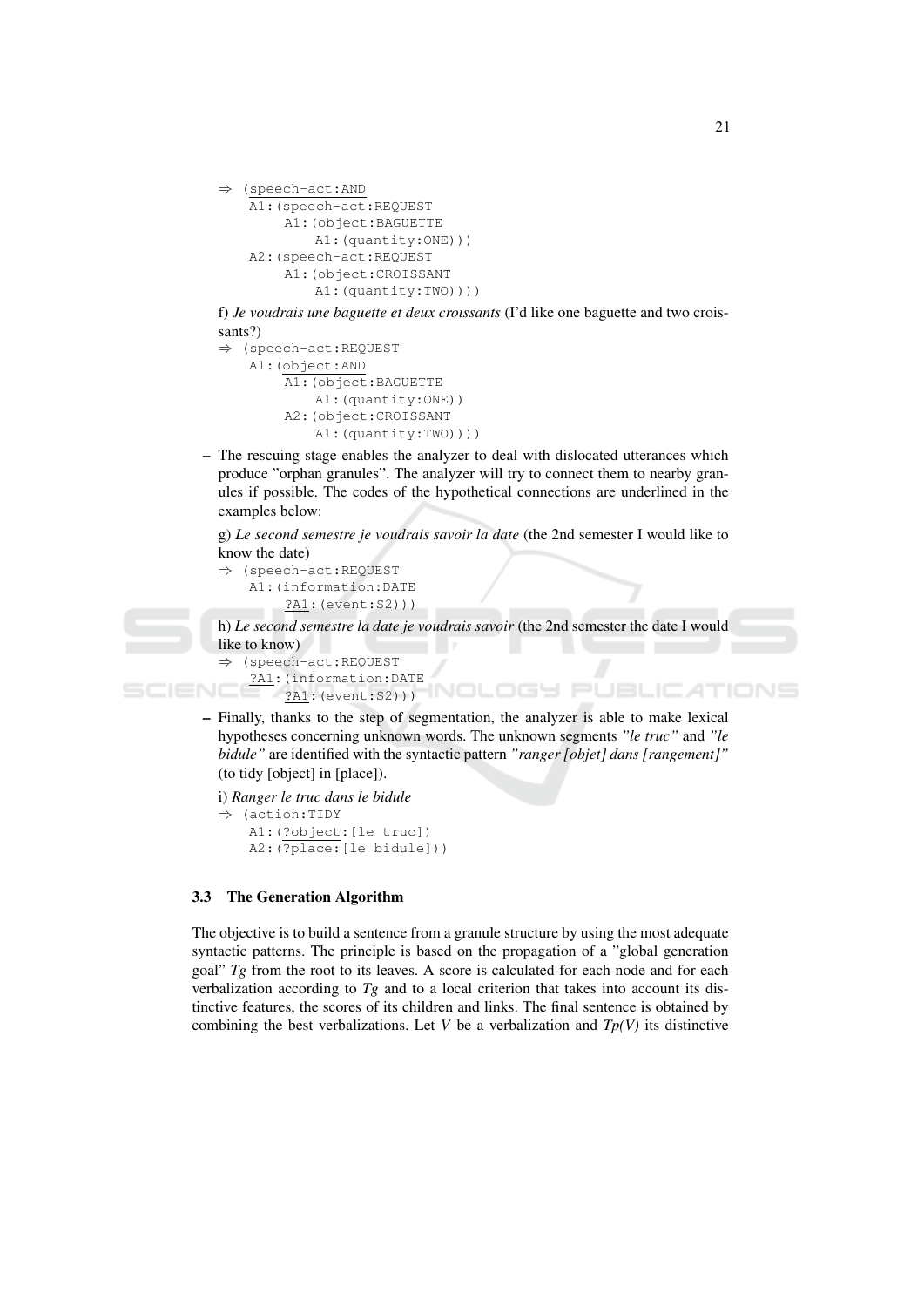features. Let *Vi* be a candidate verbalization for the  $i^{th}$  child granule and  $Tp(Vi)$  its distinctive features. The score of  $V$  is computed by the following formula:

$$
score(V) = card(Tp(V), Tg) + \sum_{i=1}^{val} (10 \times score(Vi) + card(Tp(V), Tp(Vi)))
$$

where  $card(s1, s2) = cardinality(s1 \cap s2)$  for two sets s1 and s2. In Fig. 5, the score of the verbalization "une baguette bien cuite" is 25, whereas the score of the wrong verbalization "un baguette bien cuit" is 23 (there are two gender agreement errors: "un" instead of "une" and "cuit" instead of "cuite"). Let the generation goal be  $Tg =$ {colloquial}, then the score of the verbalization "je voudrais une baguette bien cuite" will be 251 whereas the score of the best verbalization "file-moi une baguette bien cuite" will be 252.



#### $3.4$ An Example of Use of the Generation Capabilities

The following example shows how RSG can be used in order to reformulate a dislocated utterance like: "Je voudrais baguette... une" (Can I have baguette... one). The result of the analysis of this utterance is:

```
\Rightarrow (speech-act:REQUEST
    A1: (object: BAGUETTE
         ?A1: (quantity:ONE)))
```
There is an uncertain link between the two granules BAGUETTE and ONE (it's the result of the "granule rescuing" stage (see 3.1)), so the dialog engine has to check it by engaging a validation tactic. The generated response is: "Pardon, j'ai un doute sur la quantité exprimée, vous voulez bien une baguette ?" (Sorry, I have doubts about the quantity you have expressed, do you want one baguette?). This response consists of two parts. The first one (Sorry [...] expressed) uses a description pattern of the expectation A1 of the granule BAGUETTE. The second one (do you want one baguette) is based on a verification pattern of the granule REQUEST.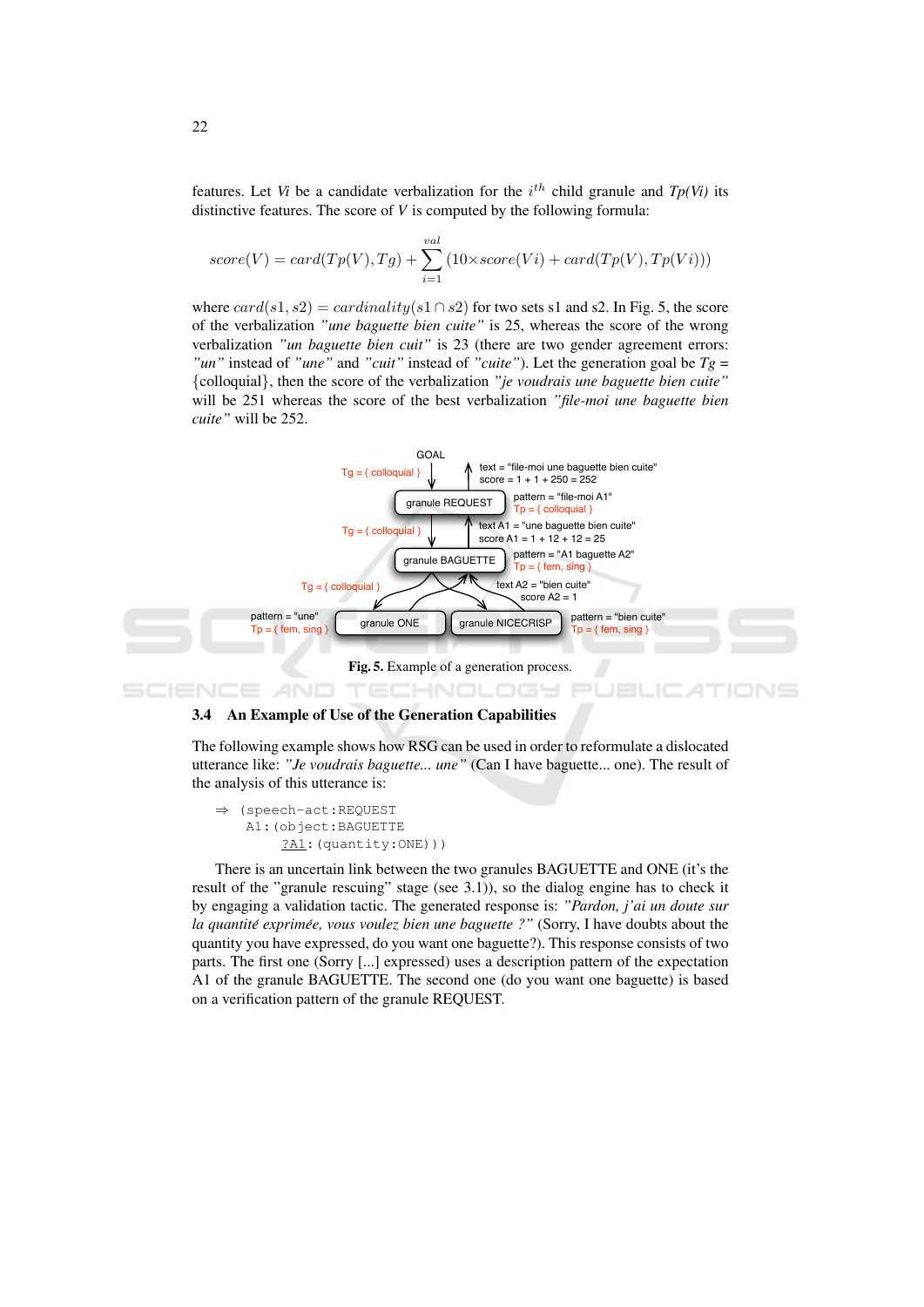#### $\overline{\mathbf{4}}$ The Evaluation of the Analyzer

### 4.1 The MEDIA Corpus

At this time, we have evaluated only our analyzer using the French MEDIA dialog corpus. This corpus has already been used in the MEDIA evaluation campaign [5] [6] that aimed to define and test an evaluation methodology to compare and diagnose the understanding capability of spoken dialog systems. Both context-independent and contextdependent understanding evaluations had been planned but only the first possibility was performed.

The MEDIA task is the reservation of hotel rooms with tourist information, using information obtained from a web-based database. The dialog corpus was recorded using a WOZ system simulating a vocal tourist information phone server. Each caller believed he or she was talking to a machine whereas in fact he was talking to a human being (a wizard) who simulated the behavior of a tourist information server. In this way, 1257 have been recorded from 250 different speakers where each caller carried out 5 different hotel reservation scenarios. The final corpus is about 70 hours of dialogs transcribed then conceptually annotated according to a semantic representation defined within the campaign. It is divided into a training part of 11000 utterances and an unseen test part of 3000 utterances.

Four kinds of scores have been proposed according to the characteristics of the semantic representation in which there are four modes (affirmative, negative, interrogative or optional) and a set of attributes (representing the meaning of a sequence of words) more or less specified (by adding some specifiers taken from a limited list). The full scoring uses the whole set of attributes whereas in the relax scoring, the specifiers are no longer considered. Another distinction is done by taking into account either the 4 modes or only 2.

-INOL

oc

#### **The MEDIA Semantic Representation**  $4.2$

The MEDIA evaluation is based on a flat semantic representation [5] which is based on a list of attribute-value structures in which conceptual relationships are implicitly represented by the names of the attributes. More precisely, the meaning of a segment of words is represented by a triplet which contains the name of the attribute, the value of the attribute, and a mode which can be affirmative  $(+)$ , negative  $(-)$  or interrogative (?). For example, the utterances "Je voudrais réserver un hôtel à Paris près de la gare Saint-Lazare du quatorze au seize" (I'd like to book a hotel in Paris near the Gare Saint-Lazare from the fourteenth to the sixteenth) is represented in Table 1.

This flat representation is less expressive than ours, which is a hierarchical one, but we must project it to this flat one so as to be able to perform an evaluation using the common evaluation tools. We have identified 3 major steps to project the granules structures to triplets sequences:

1) The creating of incomplete triplets (attribute, value, +) from the granules: concepts become values and categories become attributes. For example, the concept "near"

TIONS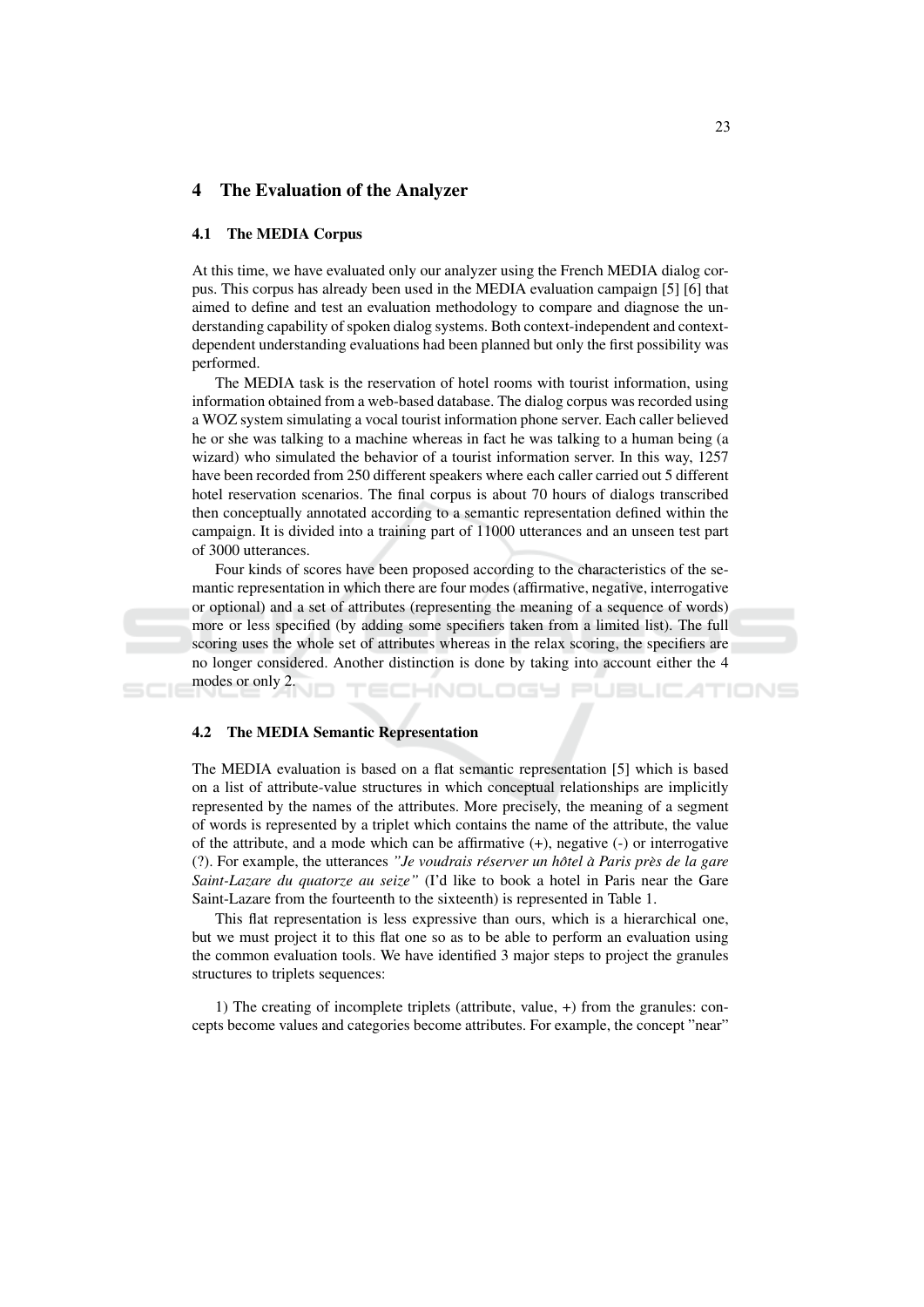which offers the category "localization-relativeDistance" produces the attribute "localizationrelativeDistance" with the value "near". The mode is set to  $+$  by default, unless it is noted in the syntactic pattern.

2) The appending of missing specifiers to attributes on the basis of propagation rules. For example, the specifier "-hotel" is appended to the attribute "localizationrelativeDistance" because of the preceding triplet (BDobject, hotel, +).

3) The adding or the changing of some modes on the basis of inference rules. For example, the mode of all the triplets of the second utterance are changed into an interrogative one because of the interrogative marker "Quels sont". The latter is recognized by our analyzer but does not produce any triplet because it does not correspond to any attribute of the MEDIA semantic dictionary.

| Word sequence                     | <b>Attribute name</b>                                      | Normalized value  | Mode      |
|-----------------------------------|------------------------------------------------------------|-------------------|-----------|
| je voudrais réserver command-task |                                                            | reservation       |           |
| un hôtel                          | <b>BDobject</b>                                            | hotel             | $\ddot{}$ |
| à Paris                           | localization-town-hotel                                    | Paris             | $+$       |
| près de                           | localization-relativeDistance-hotel                        | near              | $+$       |
|                                   | la gare Saint-Lazare localization-relativeNamedPlace-hotel | gare Saint-Lazare | $+$       |
| du quatorze                       | time-day-month-from-reservation                            | 14                |           |
| au seize                          | time-day-month-to-reservation                              | 16                |           |
|                                   |                                                            |                   |           |

Table 1. An example of a MEDIA semantic representation.

### **The Results**

We present in Table 2 error rates calculated from comparisons of our results and expected ones. This rate is:  $(SUB + DEL + INS) / TOT$  where SUB is the number of changed triplets, DEL is the number of deleted triplets, INS is the number of added triplets, and TOT the number of triplets we have to identify. We obtain a pretty good score in the most difficult mode (full 4 modes). The deviations of 4.7% and 5% between the "2 modes" rates and the "4 modes" rates correspond to the identification of questions which are difficult to identify without taking into account the context of the application. Our system is more efficient than others on this point. There is an average deviation of 2.9% between the "relax modes" rates and the "full modes" rates. This can be explained by the relative proximity between our semantic representation and the MEDIA one, which avoids errors of projection of granules to triplets.

We obtain 5986 correct concepts, 1363 SUB, 1038 DEL and 499 INS. The major problem is the very important number of substitutions. If we have a look on the alignment charts, we can see that this is a side effect of the Levenshtein algorithm. In fact, a lot of substitutions are consequences of alignment errors, which are due to the deletions and to the insertions. So to reduce the substitution errors rate, clearly we have to work in order to reduce the deletions rate and the insertions rate. The important number of substitutions comes also from a source of errors already identified in [7] related to the projection of a hierarchical representation to a linear one. Indeed, the triplets follow the order of words, while structures of granules are not dependent on that order. Whatever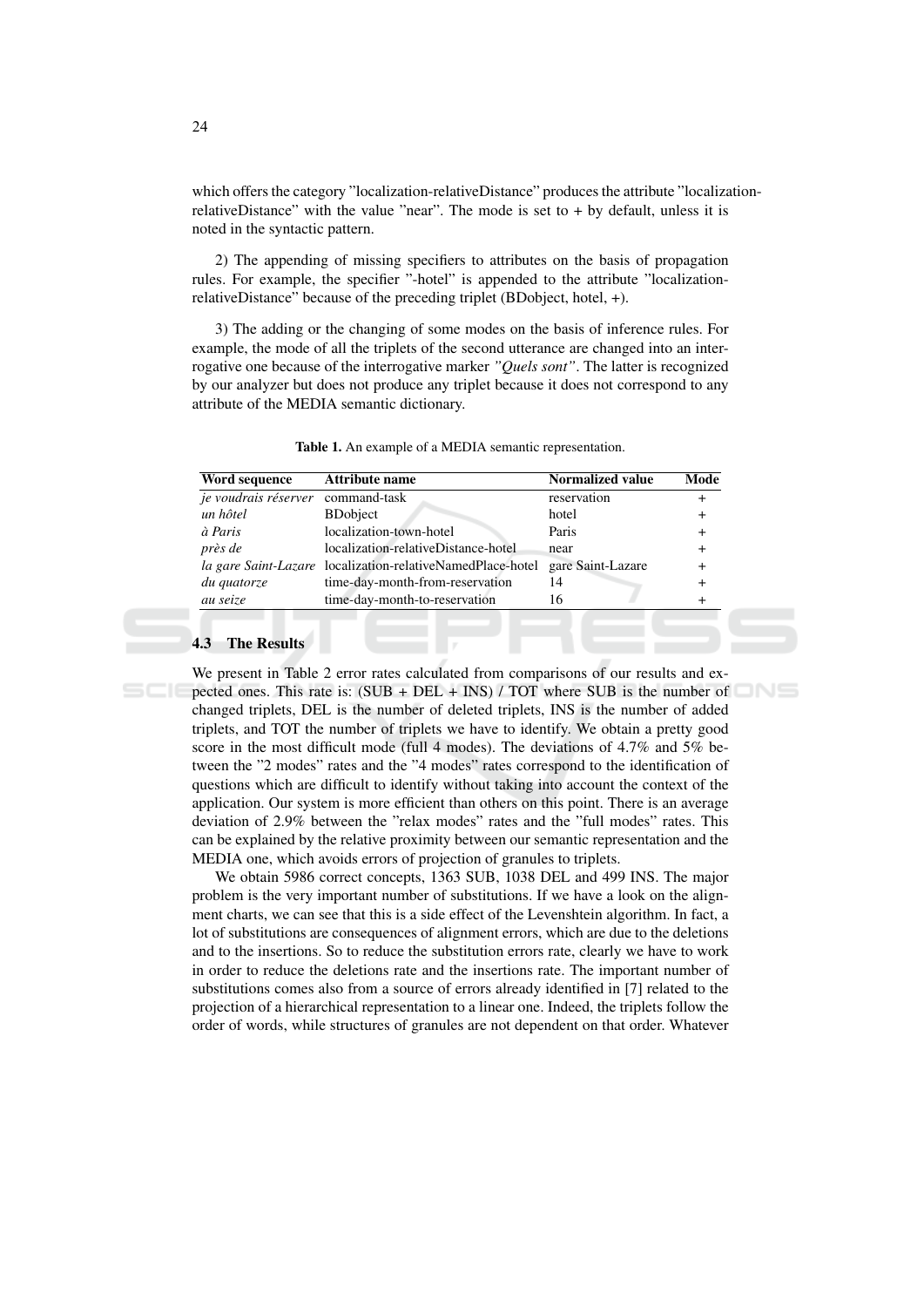the projection method, we observe inversions compared to the expected order, which together increase the SUB rate and the INS rate.

If we sort the errors by category (cf. Table 3), we can notice that an important percentage of errors concern the recognition of the concept refLink-coRef (26.18% of the deletions, and 16.35% of the insertions). In the annotated corpus, this concept corresponds to some articles *(le, la, les)*, to some pronouns *(il, elle)*, and to some demonstrative adjectives (ce, cet, cette), in anaphoric reference contexts. We tried to enhance the recognition rate by working on syntactic patterns. We observed a communicating vessels effect between the DEL rate and the INS rate, but no global significant improvement. Therefore we think that we can't resolve this problem without introduce anaphora resolution capabilities.

Another problematic issue is the recognition of the concept object. A lot of terms are both a concept name, and a possible value of the concept *object* (example: hotel, room, equipment, localization, number, time, etc.). This ambiguity causes 15.74% of the deletions,  $6.21\%$  of the substitution and 6% of the insertions. If we try to work on the syntactic patterns, we observe a communicating vessels effect, like for the refLink-coRef concept. We think that these problems denote one limit of the "knowledge" approaches that probabilistic approaches don't have. However, we also show that our approach gives good results in full mode, i.e. when we have to complete a triplet (concept, value, mode).

| Full             |                  | <b>Relax</b>     |                       |
|------------------|------------------|------------------|-----------------------|
| 4 modes          | 2 modes          | 4 modes          | 2 modes               |
| LIMSI-1 $(29.0)$ | LIMSI-2 $(23.2)$ | LIMSI-1 $(27.0)$ | LIMSI-2 $(19.6)$      |
| LIMSI-2 (30.3)   | LIMSI-1 $(23.8)$ | $LIMSI-2(27.2)$  | $LIMSI-1(21.6)$       |
| LIUM(34.7)       | LORIA(28.9)      | LLA(29.8)        | LLA (24.1)            |
| LORIA $(36.3)$   | LIUM(30.0)       | LIUM(31.9)       | LORIA(24.6)           |
| VALORIA (37.8)   | VALORIA (30.6)   | LORIA(32.3)      | LIUM(26.9)            |
| LIA(41.3)        | LIA(36.4)        | VALORIA $(35.1)$ | <b>VALORIA</b> (27.6) |

Table 2. Results in terms of error rate.

#### 5 **Conclusions**

This article presents a new dialog-oriented model of language: the Reversible Semantic Grammar which uses the same knowledge for analysis as well as generation. Its originality comes from a high integration of syntactical and semantical aspects, which is present in the lexical representation, but also in the algorithms. That's why there is not a real grammatical parser in our system, in opposition to other systems. This allows us to focus on semantics: the lexicon is a collection of concepts which includes syntactic patterns. Our approach can be compared with Gardent's [8]. The common point is that a non-deterministic algorithm is used for the generation. The differences come from the linguistic model, and the way to enforce determinism. We use semantic/pragmatic constraints, whereas Gardent uses grammatical ones. The reason is that we work on spoken dialog, with sentences that are mainly ungrammatical and not well-structured.